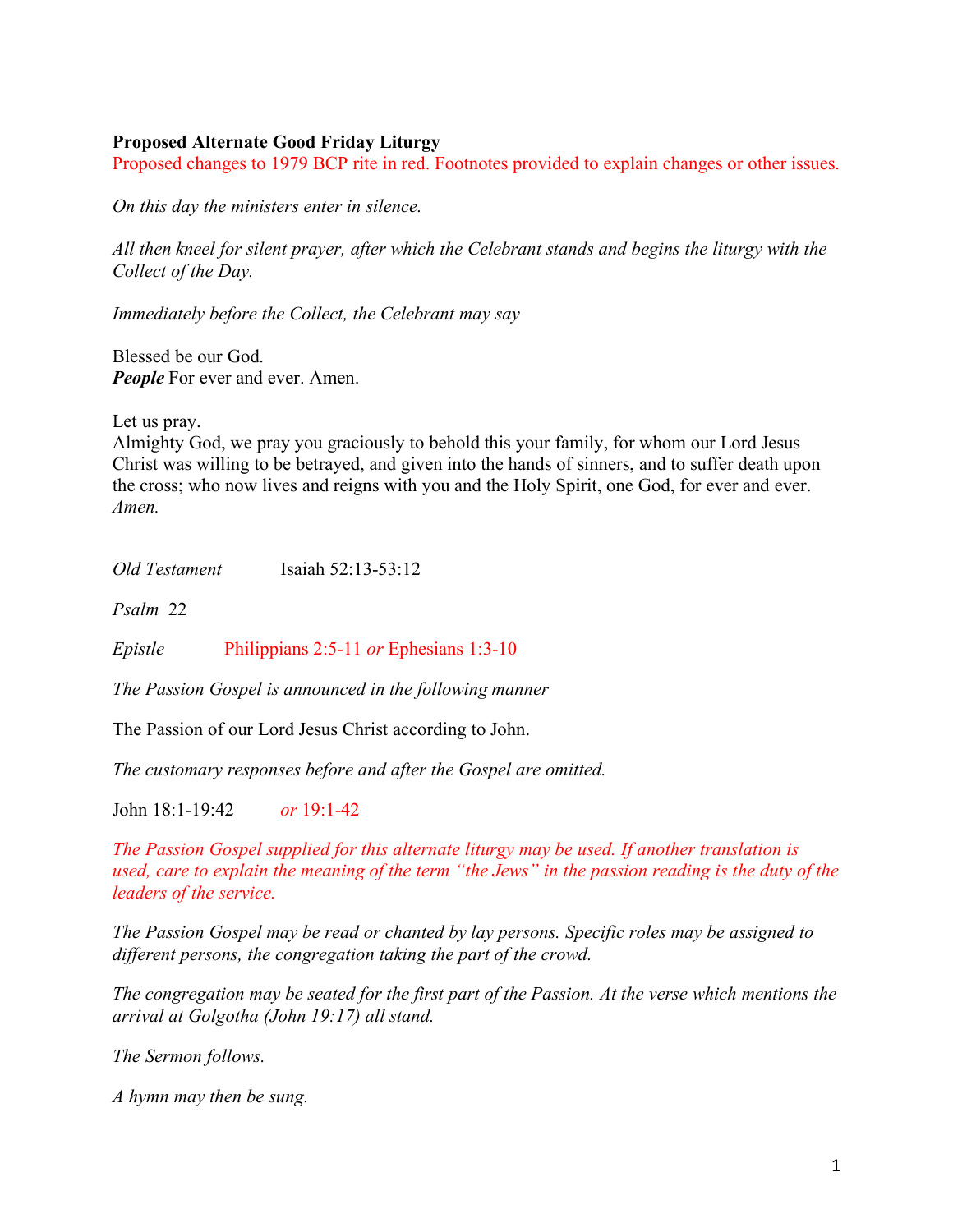# **The Solemn Collects**

*All standing, the Deacon, or other person appointed, says to the people*

Dear People of God: Our heavenly Father sent his Son into the world, not to condemn the world, but that the world through him might be saved; that all who believe in him might be delivered from the power of sin and death, and become heirs with him of everlasting life.

We pray, therefore, for people everywhere according to their needs.

*In the biddings which follow, the indented portions may be adapted by addition or omission, as appropriate, at the discretion of the Celebrant.*

*The people may be directed to stand or kneel.*

*The biddings may be read by a Deacon or other person appointed. The Celebrant says the Collects.*

Let us pray for the holy Catholic Church of Christ throughout the world;

For its unity in witness and service For all bishops and other ministers and the people whom they serve For *N*., our Bishop, and all the people of this diocese For all Christians in this community For those about to be baptized (particularly )

That God will confirm his Church in faith, increase it in love, and preserve it in peace.

#### *Silence*

Almighty and everlasting God, by whose Spirit the whole body of your faithful people is governed and sanctified: Receive our supplications and prayers which we offer before you for all members of your holy Church, that in their vocation and ministry they may truly and devoutly serve you; through our Lord and Savior Jesus Christ. *Amen.*

Let us pray for all nations and peoples of the earth, and for those in authority among them;

For *N.*, the President of the United States For the Congress and the Supreme Court For the Members and Representatives of the United Nations For all who serve the common good

That by God's help they may seek justice and truth, and live in peace and concord.

*Silence*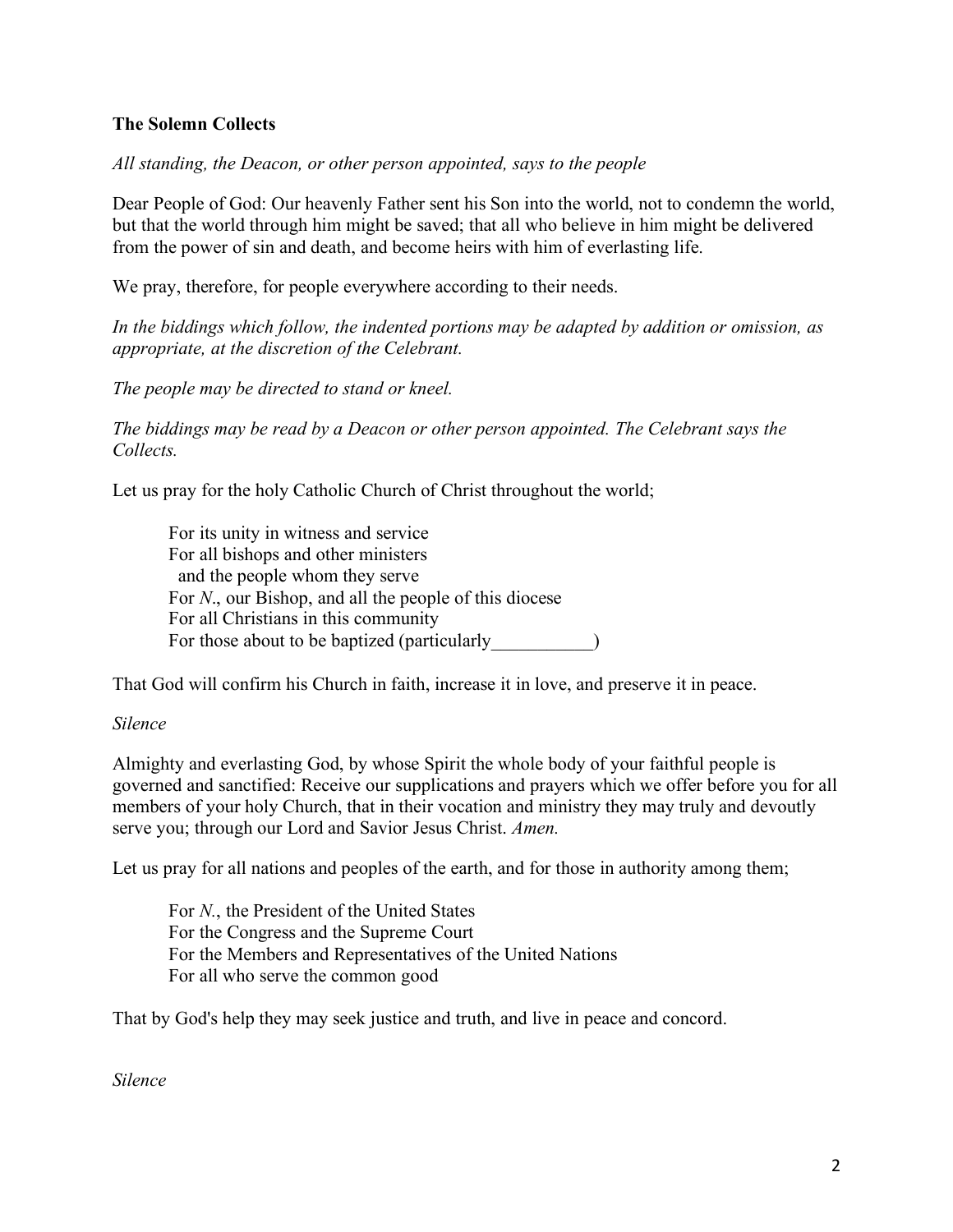Almighty God, kindle, we pray, in every heart the true love of peace, and guide with your wisdom those who take counsel for the nations of the earth; that in tranquility your dominion may increase, until the earth is filled with the knowledge of your love; through Jesus Christ our Lord. *Amen.*

Let us pray for the Jewish people who possess an eternal covenant with the Lord, who delivered them from bondage to freedom;

For continued faithfulness to God's covenant with them; For their flourishing in peace as witnesses to God's sustaining love; For safety from all malice and harm; For the fullness of redemption for the sake of God's Name.

That unity and concord may exist between Jews and Christians in obedience to God's will.

## *Silence*

God of Abraham, you planted your people Israel as the root and grafted Gentiles as wild branches into a single olive tree of praise to you: As we come near to the cross, we lament Christian acts of prejudice and violence against your faithful people, of whom Jesus Christ was born. So bless the children of your covenant that we together may attain the fullness of your blessing for the world. *Amen.*

Let us pray for all who suffer and are afflicted in body or in mind;

For those who are hungry and homeless, destitute and oppressed For those who are ill or disabled, in body, mind, or spirit For those in loneliness, fear, and anguish For those who face temptation, doubt, and despair For those who are sorrowful and bereaved For those who are persecuted for the sake of Christ For prisoners, refugees, and captives For victims of war, genocide, and trafficking, and all those in mortal danger

That God in his mercy will comfort and relieve them, and grant them the knowledge of his love, and stir up in us the will and patience to minister to their needs.

# *Silence*

Gracious God, the comfort of all who sorrow, the strength of all who suffer: Let the cry of those in misery and need come to you, that they may find your mercy present with them in all their afflictions; and give us, we pray, the strength to serve them for the sake of him who suffered for us, your Son Jesus Christ our Lord. *Amen.*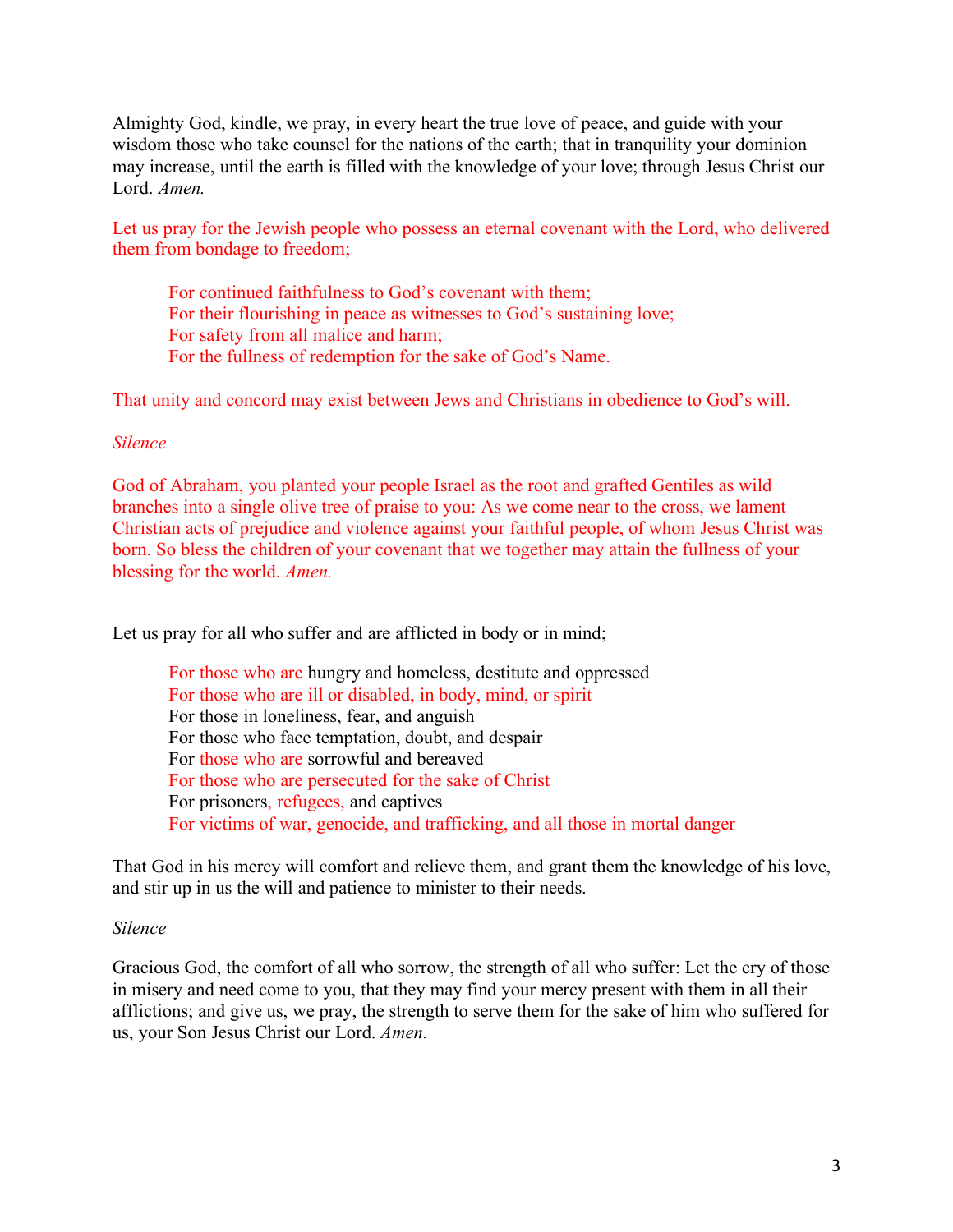Let us pray for those who have not embraced God's redemptive love;

For those who have never heard the word of salvation For those who have lost their faith For those hardened by sin and indifference For the contemptuous and the scornful For those who are persecutors of his disciples For those who in the name of Christ have persecuted others

That God will open their hearts to the truth, and lead them to faith and obedience.

## *Silence*

Merciful God, the source of life and fountain of mercy, let the Gospel of your Son Jesus Christ be preached with grace and love; turn the hearts of the followers of Jesus who have harmed others in his name; lead all to repentance and amendment of life; and sustain by your loving grace all who lift their eyes to you. *Amen*.

Let us commit ourselves to God, and pray for the grace of a holy life, that, with all who have departed this world and have died in the peace of Christ, and those whose faith is known to God alone, we may be accounted worthy to enter into the fullness of the joy of our Lord, and receive the crown of life in the day of resurrection.

## *Silence*

O God of unchangeable power and eternal light: Look favorably on your whole Church, that wonderful and sacred mystery; by the effectual working of your providence, carry out in tranquility the plan of salvation; let the whole world see and know that things which were cast down are being raised up, and things which had grown old are being made new, and that all things are being brought to their perfection by him through whom all things were made, your Son Jesus Christ our Lord; who lives and reigns with you, in the unity of the Holy Spirit, one God, for ever and ever. *Amen.*

*The service may be concluded here with the singing of a hymn or anthem, the Lord's Prayer, and the final prayer on page 282.*

*If desired, a wooden cross may now be brought into the church and placed in the sight of the people.*

*Appropriate devotions may follow, which may include any or all of the following, or other suitable anthems If the texts are recited rather than sung, the congregation reads the parts in italics. If the Impropreria or Reproaches are used, revised texts that do not implicate the Jewish people are to be used.*

# **Anthem 1**

We glory in your cross, O Lord, *and praise and glorify your holy resurrection;*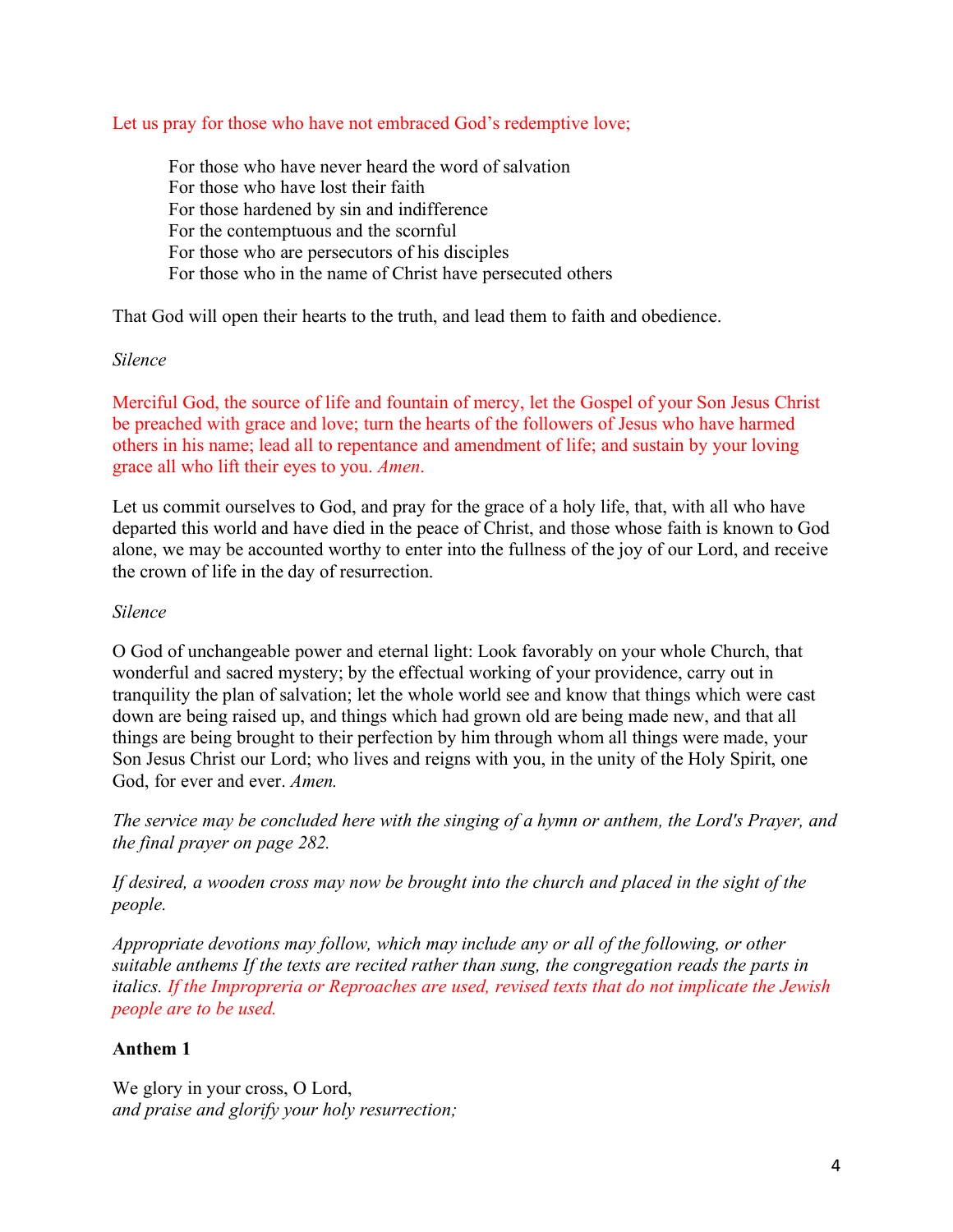*for by virtue of your cross joy has come to the whole world.*

May God be merciful to us and bless us, show us the light of his countenance, and come to us.

*Let your ways be known upon earth, your saving health among all nations.*

Let the peoples praise you, O God; let all the peoples praise you.

*We glory in your cross, O Lord, and praise and glorify your holy resurrection; for by virtue of your cross joy has come to the whole world.*

# **Anthem 2**

We adore you, O Christ, and we bless you, *because by your holy cross you have redeemed the world.*

If we have died with him, we shall also live with him; if we endure, we shall also reign with him.

*We adore you, O Christ, and we bless you, because by your holy cross you have redeemed the world.*

#### **Anthem 3**

O Savior of the world, who by thy cross and precious blood hast redeemed us: *Save us and help us, we humbly beseech thee, O Lord.*

*The hymn "Sing, my tongue, the glorious battle," or some other hymn extolling the glory of the cross, is then sung.*

*The service may be concluded here with the Lord's Prayer and the final prayer below.*

*In the absence of a bishop or priest, all that precedes may be led by a deacon or lay reader.*

*In places where Holy Communion is to be administered from the reserved Sacrament, the following order is observed*

A Confession of Sin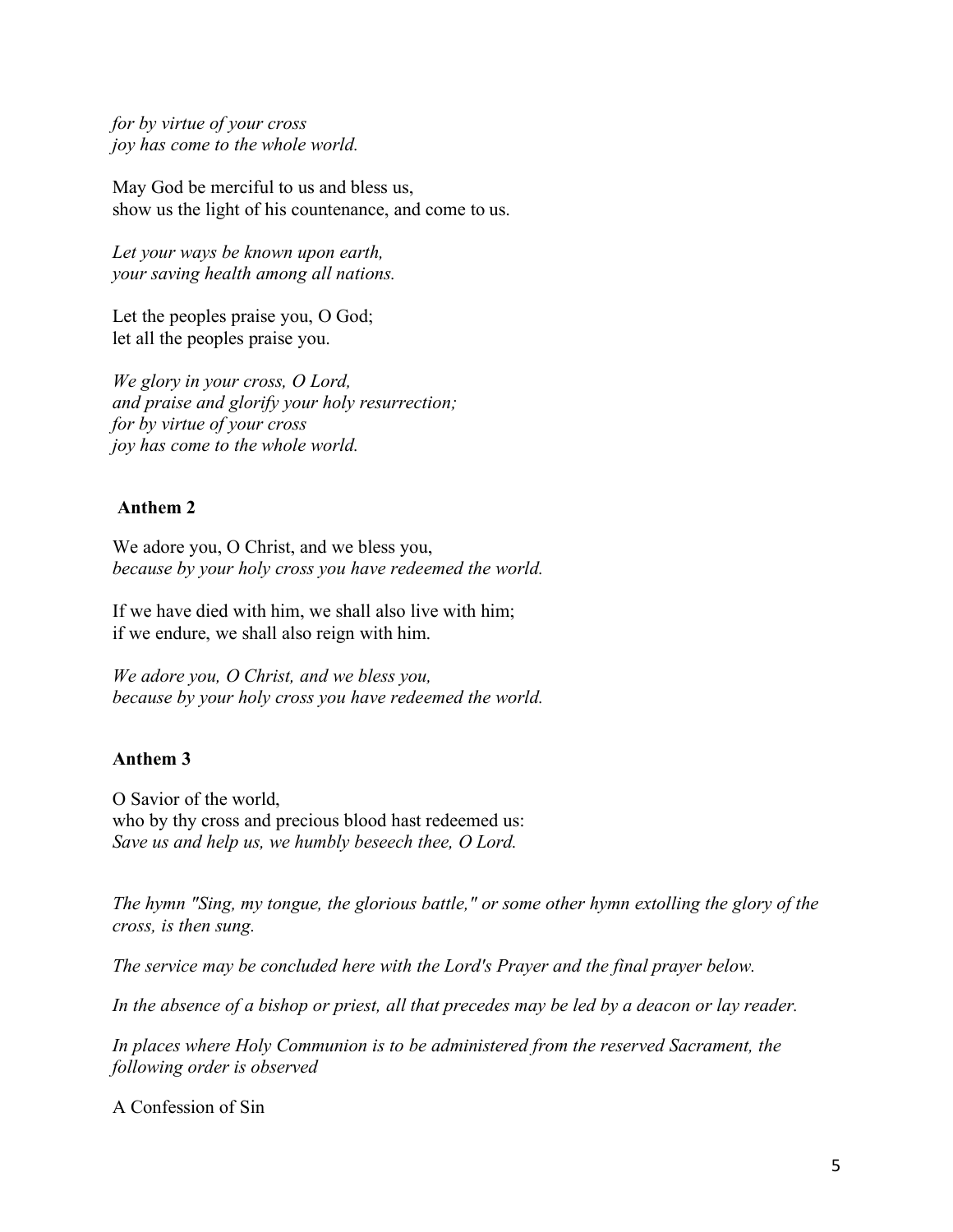## The Lord's Prayer

The Communion

*The service concludes with the following prayer. No blessing or dismissal is added.*

Lord Jesus Christ, Son of the living God, we pray you to set your passion, cross, and death between your judgment and our souls, now and in the hour of our death. Give mercy and grace to the living; pardon and rest to the dead; to your holy Church peace and concord; and to us sinners everlasting life and glory; for with the Father and the Holy Spirit you live and reign, one God, now and for ever. *Amen.*

# **NOTES**

p.1 The two options for the reading from the epistles are designed to provide alternative perspectives on the meaning of the death of Jesus Christ. The traditional reading from the Letter to the Hebrews frames the death of Jesus as the final sacrifice offered to God. Jesus Christ becomes both the sacrifice and the high priest offering the sacrifice. The first alternative reading from the Letter to the Philippians explains the death of Jesus Christ on the cross as the culmination of his self-emptying life in this world, despite his equality with God. His death becomes the vehicle for his exaltation and his definitive revelation as Lord. The second alternative reading from the Letter to the Ephesians situates the death of Jesus Christ within a larger arc of salvation history. God the Father chose Jesus Christ before creation to be for humans the means by which they attain redemption as children of God. This happens through the death of Jesus Christ, which secures the forgiveness of sins.

p.1 For the reading of the Passion from the Gospel of John, this liturgy provides an option for shortening the reading to John 19:1-42. This reading leaves out parts of the narrative that have historically been used to charge all Jewish people as guilty for the death of Jesus.

p.1 A translation of the Passion from the Gospel of John is provided that choses to not uniformly render the Greek *hoi Iudaioi* as "the Jews." Traditionally, the repetition of "the Jews" has given rise to anti-Jewish language and violence, marking Good Friday as a historically dangerous time for Jewish communities living in Christian contexts. The provided translation offers other options for this word, especially "the Judeans." This word highlights the regional tensions between Jesus of Nazareth from the Galilee and Judean leadership centered in Jerusalem. Two approved translations of the Bible for use in the Episcopal Church, the Contemporary English Version and the Common English Bible, provide other translations besides "the Jews" for this reading. If a translation is used that retains "the Jews" is used, those responsible for this service ought to find a way to contextualize this interpretive choice.

p.3 This alternate rite introduces a new collect for the Jewish people. Historically, the church prayed on Good Friday that Jews, who had been blamed for the death of Jesus, would convert from their blindness and hardness of heart. While such a prayer has never been in the Episcopal Church's Book of Common Prayer, it is a legacy to which we are accountable, given that it at